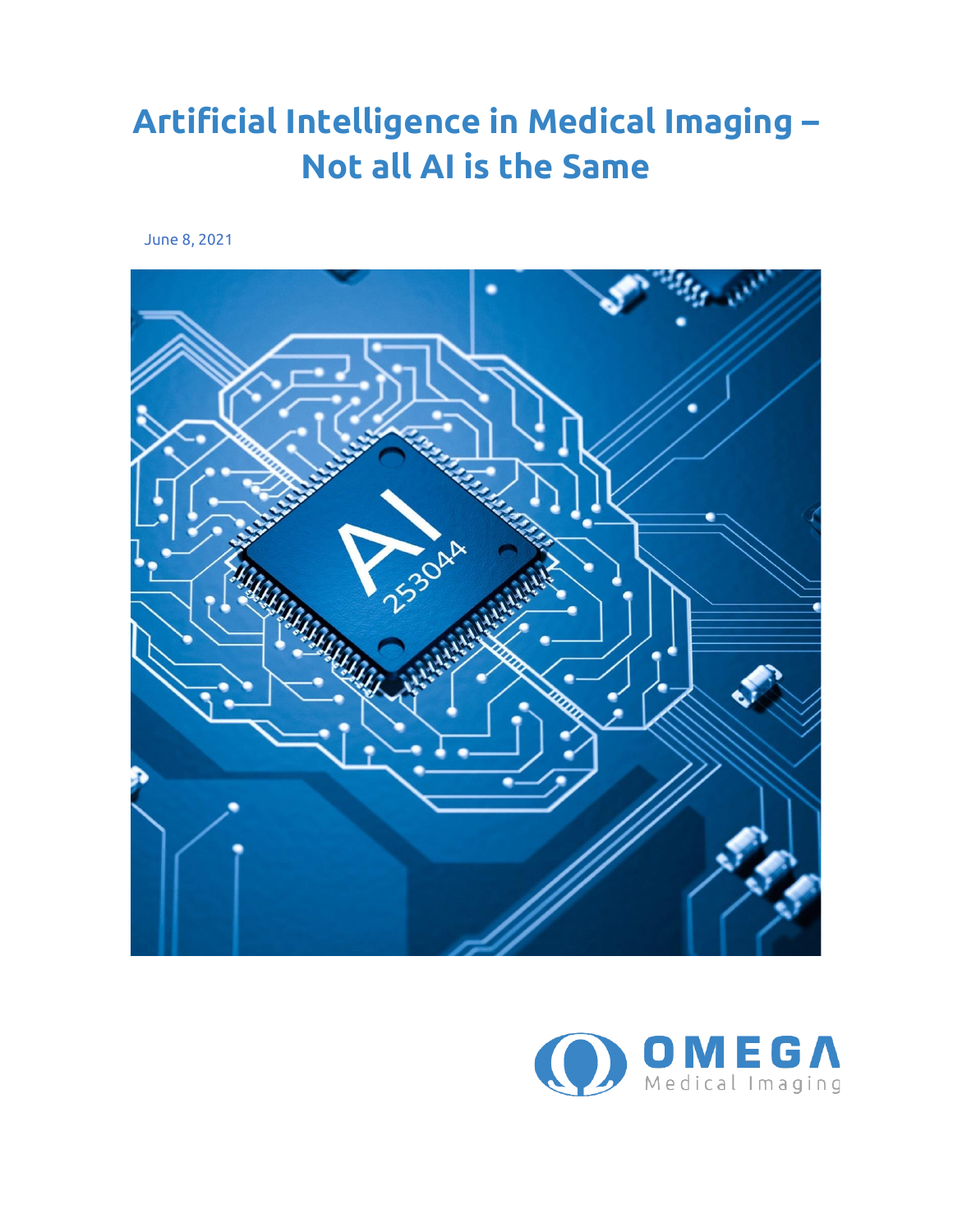Artificial intelligence, commonly referred to as AI, is a game-changing technology that promises much in medical imaging. AI is such a buzzword that it is often difficult to not see it mentioned in mainstream media or even in medical publications.

A common application discussed for the use of AI is in medical imaging. In a 201[9 paper](https://www.birpublications.org/doi/full/10.1259/bjro.20190031) discussing the role of artificial intelligence in medical imaging, Xiaoli Tang (then of Yale New Haven Hospital and previously a physicist at Sloan Kettering) noted that the number of publications on AI rose from 100-150 per year in 2007-2008 to 1000-1100 per year in 2017- 2018. That trend hasn't slowed. Tang concluded that AI is a "booster power" that can process a massive number of medical images and automatically recognize radiographic characteristics. But Tang also concluded that the main research with AI was in detection, in imaging analysis.

In a 201[8 article](https://healthitanalytics.com/news/top-12-ways-artificial-intelligence-will-impact-healthcare) by Jennifer Bresnick discussing the top 12 ways AI will impact healthcare, Jeffrey Golden, MD stated that artificial intelligence can improve productivity by identifying features of interest in images before a human clinician reviews the data. Bresnick concluded that inserting intelligent algorithms into (medical) devices can reduce cognitive burdens on physicians and help patients receive better healthcare.

Artificial intelligence promises much in healthcare innovation. But is AI's potential to improve healthcare limited to image analysis? Certainly not. AI can also, for instance, determine and control certain aspects of medical procedures, freeing the physician to focus on what's most important – the patient and the outcome – and not be bogged down in processes that can be handled by artificial intelligence.

A great example of such a process is the establishment and control of the region of interest (ROI) during an interventional procedure. Like identifying features of interest in images as described above, a region of interest can be learned and controlled by AI – thus allowing the interventionalist to focus more on their work, on their patient.

Current interventional cases are done using a full field of view (FOV), disregarding the physician's actual ROI. This exposes the patient to more radiation and the staff to additional scatter radiation. [AI-enabled technology](https://www.omegamedicalimaging.com/fluoroshield/) can detect where in the anatomy an interventionalist is focused and automatically collimates to that ROI. The area outside of the ROI, the FOV, is then refreshed every set number of frames – saving radiation exposure to the patient and everyone in the room. Advanced image processing simultaneously and seamlessly integrates the ROI and FOV images into one continuous image.